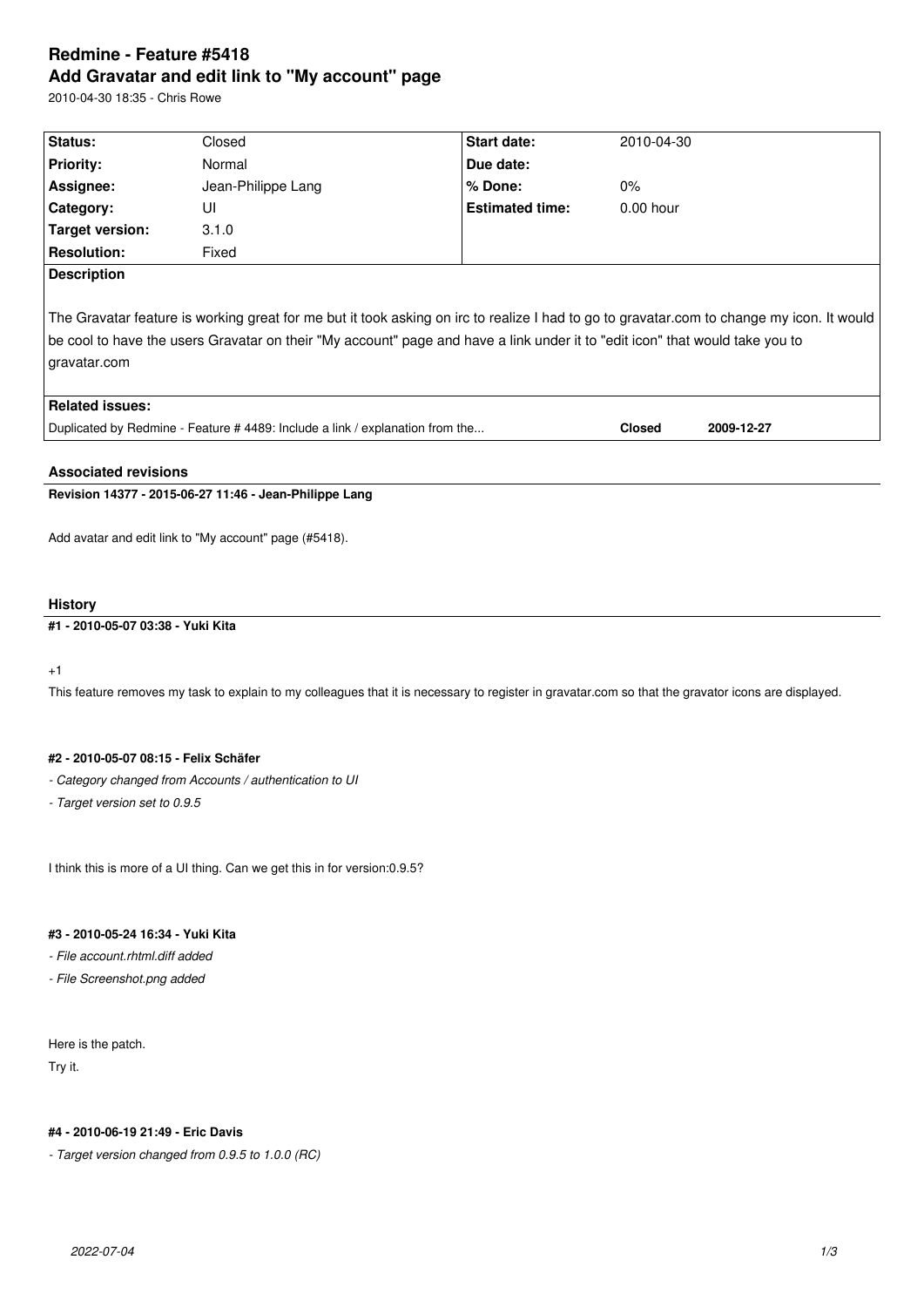#### **#5 - 2010-06-30 03:57 - Eric Davis**

- *Assignee set to Eric Davis*
- *Target version deleted (1.0.0 (RC))*

I'll review this for a later version, trying to keep new features out of 1.0 right now.

## **#6 - 2010-11-27 00:40 - Eric Davis**

*- Assignee deleted (Eric Davis)*

I am stepping down from working on Redmine. If someone else is interesting in working on this issue, feel free to reassign it to them.

Eric Davis

### **#7 - 2011-02-25 12:30 - Dominic Clifton**

This simple patch worked for me on 1.1. Can we get it included in trunk?

## **#8 - 2013-03-20 13:33 - Fernando Hartmann**

+1

#### **#9 - 2015-05-26 22:32 - Robert Hailey**

*- File link-to-gravatar-2.6.5.diff added*

Updated patch against 2.6.5

## **#10 - 2015-06-02 17:41 - Go MAEDA**

*- File 5418-remove-hard-coded-strings.diff added*

Here is a new patch against trunk (r14294). Removed hard coded strings.

## **#11 - 2015-06-25 12:34 - Toshi MARUYAMA**

*- Target version set to 3.1.0*

### **#12 - 2015-06-27 11:47 - Jean-Philippe Lang**

*- Status changed from New to Closed*

- *Assignee set to Jean-Philippe Lang*
- *Resolution set to Fixed*